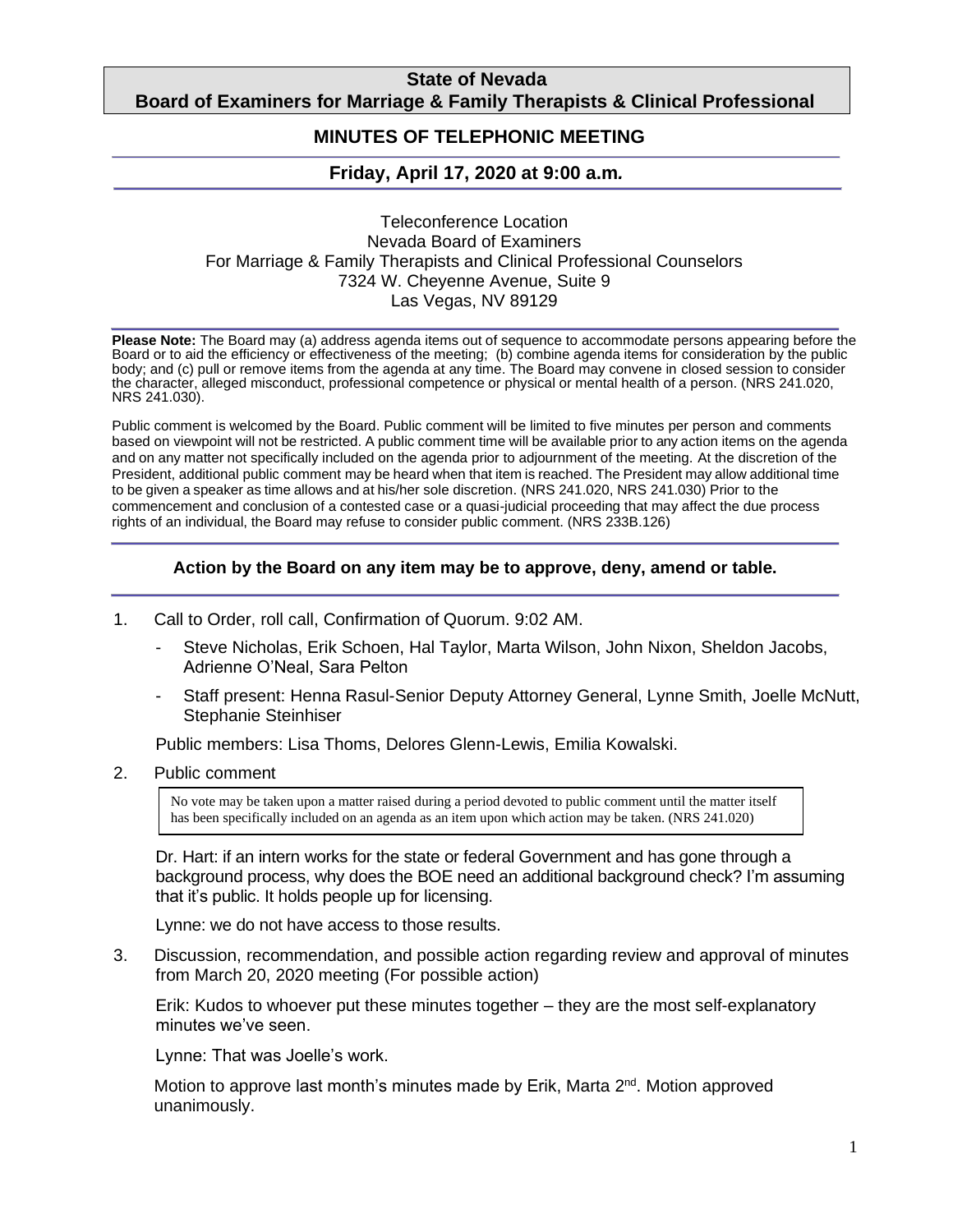4. Review/Decision regarding the following licensees who have petitioned the Board to be Primary Supervisors for Marriage and Family Therapist (MFT) and Clinical Professional Counselor (CPC) Interns: (For possible action)

| <b>Supervision Applicant</b> | <b>AAMFT Approved</b><br>Supervisor/Supervisor<br><b>Candidate or CCE</b><br><b>Approved Certificate/</b><br><b>Supervisor Course</b> | <b>Transcript of 45-</b><br>hour<br>Graduate-level<br><b>Supervision Course</b> | <b>Mentor Signature of</b><br><b>Supervisory</b><br><b>Experience</b> | <b>Mentor Contract</b> |
|------------------------------|---------------------------------------------------------------------------------------------------------------------------------------|---------------------------------------------------------------------------------|-----------------------------------------------------------------------|------------------------|
| Lucas Bruno, III             | Yes                                                                                                                                   | N/A                                                                             | N/A                                                                   | N/A                    |
| <b>Virginie Davis</b>        | Yes                                                                                                                                   | N/A                                                                             | N/A                                                                   | N/A                    |
| <b>Christie LeBeau</b>       | Yes                                                                                                                                   | N/A                                                                             | Yes                                                                   | Yes                    |
| <b>Marci Hinchey</b>         | Yes                                                                                                                                   | N/A                                                                             | Yes                                                                   | Yes                    |

Motion to approve these four Primary Supervisor applications made by Erik; Marta 2<sup>nd</sup>. Motion approved unanimously.

5. Lynne Smith petitions the board to approve the BOE Employee Handbook. (For discussion/possible action)

Steve: there is a double word mentioned, I'll get you the page number

Lynne: Sara had some great suggestions regarding gender neutral workplace attire, some additional sexual harassment information which will be included in the edits

Marta: the insurance doesn't seem to include people with children

Erik: the reimbursement rates seem low in reference to the healthcare premiums

Lynne: the state plan is 1,100/month just to participate plus the required premiums

Marta: what is the accrual rate for PTO? Does it go up with tenure? Is there a cap? I can send some background information

Erik: better benefits incentivizes folks to stick around

Hal: You may want to put something in the manual about PTO, if they don't use it, what happens to it?

Erik: when can they start accruing PTO? After a probationary period? When can they start using it? Also, when do insurance coverages begin?

Steve: Henna, is this something that should be reviewed by your office?

Henna: no, unless Lynne wants me to

Erik: it would be a good practice to review this manual annually

Marta: can we see the request for time off? On the sick leave, if you are gone two or more consecutive days: I would recommend after three days; is there FMLA available? I love the holidays, I would like to add one more day (birthday, your hire anniversary).

Sara: floating holiday

Marta: making general neutral dress code is a good idea

Sheldon: specify a designated smoking area, so far from the building? Statues around that?

Marta: Definition of lateness, place a period after start time. Bereavement – I would suggest that we pay staff for 5 days of bereavement and not require them to use PTO

Hal: I agree, if you need to travel, it would be helpful to have five days

Steve: we do have financial considerations; can we afford this?

Erik: I would be in support of someone using their PTO, give permission to take that time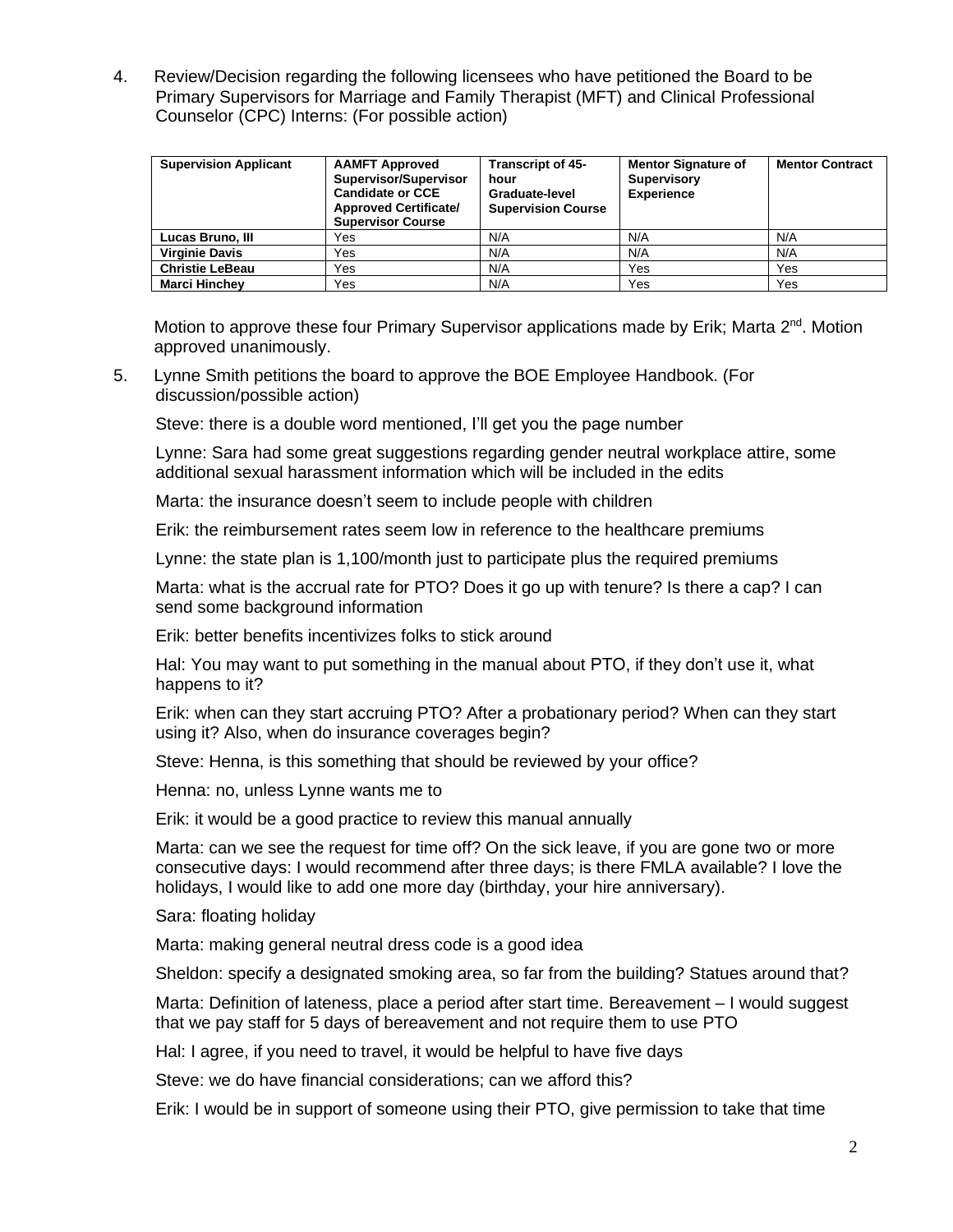Hal: I recommend that three days of bereavement leave would not count against their PTO

Steve: if I am looking at an excel spreadsheet/budget perspective regarding the financials, we have to make sure we are not running too lean

Sara: my only suggestion would be suggesting clearer guidelines for reporting of harassment, that it not dictate 'immediately' but as soon as possible for reporting purposes

Marta: new employee status, 90 days on both parties, I support that, as well as jury duty

Lynne: I will incorporate these revisions and present it at next month's board meeting

Erik: I sent you our personnel policy for any suggestions

Steve: table discussion for now.

6. Lynne Smith petitions the board to approve the board office's participation in a QSEHRA plan for health benefits for full-time employees. (For discussion/possible action)

Lynne: the cost of participating in this plan for two full-time employees is \$59/month for this IRS acceptable plan with limits of \$437/single full-time employees and \$500/married/dependents full-time employees

Steve: this is a fixed cost, correct?

Erik: this is not an actual plan, it is reimbursement plan for premiums, this is a big step forward, taking care of the employees is important

Motion to approve adopting the QSEHRA plan for full-time board office employees made by Marta, Sheldon 2<sup>nd</sup>. Motion approved unanimously.

7. Steve Nicholas petitions the Board to consider the Psychology Board's statements regarding clinical training recordings as part of medical records and how it pertains to our licensees. (For discussion/possible action)

Steve: it is important to have a unified voice, I am really happy that they are addressing this, there is an NRS that allows recordings be part of this statute, I would like to bring this up for discussion

John: I have been aware of this happening, UNR does not allow recording now because of this. Without recordings, they are using self-reporting which is not effective as a training tool. I would like us to join forces with the psychology board and petition to have trainings excluded

Hal: this makes sense to me to deal with training recordings in a different way

Steve: I agree, there are very specific informed consent paperwork when in a training environment, the four bullet points at the end of the email, can we look specifically at those four points?

Marta: I agree

Sheldon: I agree

Erik: I am surprised that the law does not carve out the space for training

Hal: appoint me as the representative on this, it would be useful as a public member, it makes sense if the public is represented if you agree

Steve: that make so much sense to me, you would be removing a bias

Adrienne: I agree

Motion to approve support for the Psychology Board's actions removing training videos from health records made by John, Hal 2<sup>nd</sup>. Motion approved unanimously.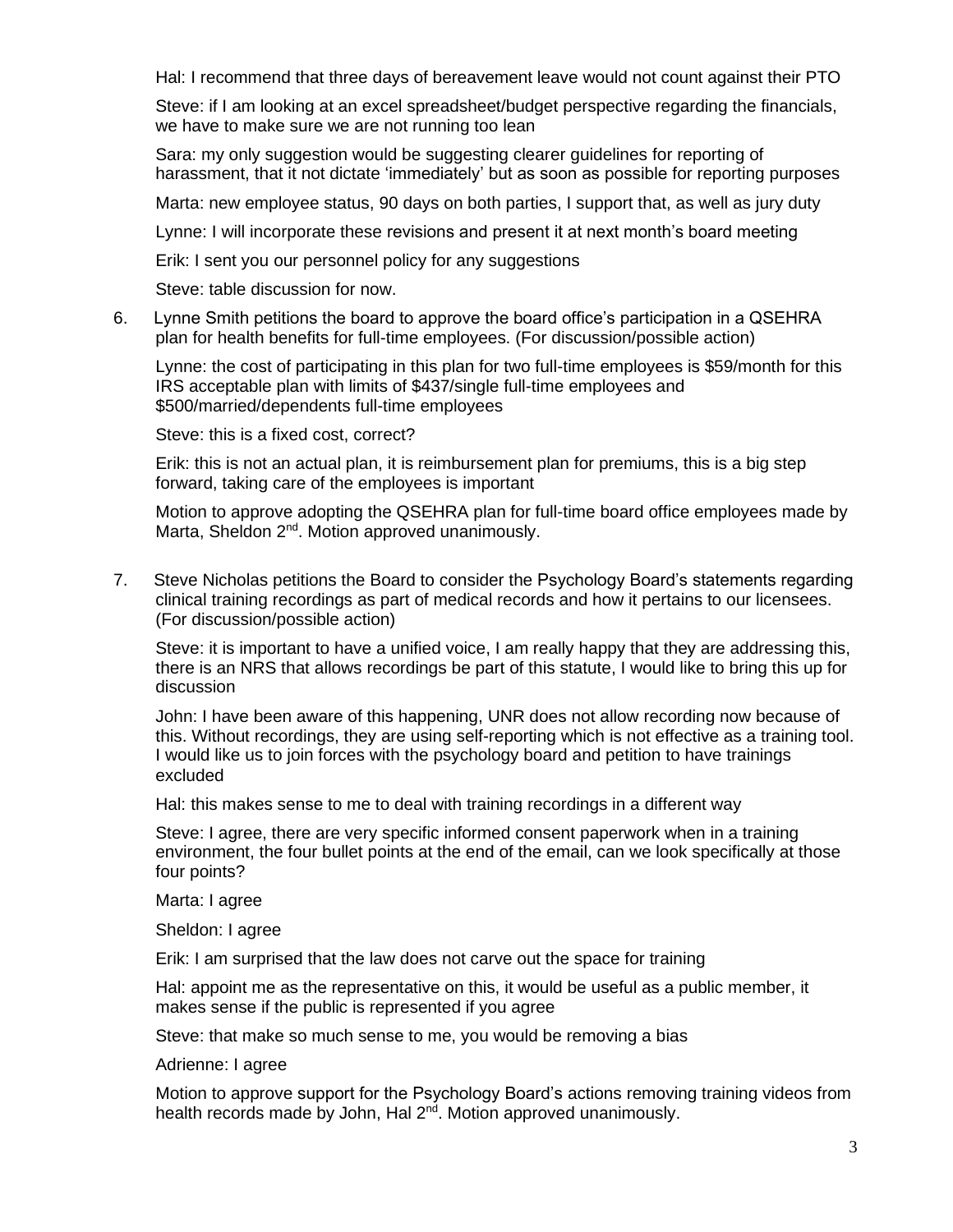- 8. Disciplinary Matter Recommendation for Dismissal (For possible action) Hal: I will be recusing on all of these
	- a. Case No. NV11MFT011
	- b. Case No. NV11MFT014
	- c. Case No. NV11MFT016
	- d. Case No. NV12MFT002
	- e. Case No. NV12MFT008
	- f. Case No. NV12MFT009
	- g. Case No. NV14MFT003
	- h. Case No. NV14MFT016
	- i. Case No. NV15MFT001
	- j. Case No. NV15MFT002
	- k. Case No. NV15MFT007
	- l. Case No. NV15MFT019
	- m. Case No. NV15MFT023
	- n. Case No. NV15MFT024
	- o. Case No. NV16MFT011
	- p. Case No. NV19MFT007

Motion to approve dismissing all the above cases made by Sheldon; Adrienne 2<sup>nd</sup>. Hall recuses on all cases. Motion approved unanimously.

9. Report from President (Advisement)

Looking forward going to the National AASCB conference and draft language for telehealth

Hal: I would be interested in going to that

10. Report from Complaints Investigator (Advisement)

Stephanie: A total of 41 open complaints, they are all from 2016 through 2020 except for one complaint open from 2012 which we are working on closing.

11. Report from Treasurer (Advisement)

Erik: an updated budget will be agendized for the May board meeting

Hal: has the COVID-19 impacted renewals at all?

Lynne: the full licenses all had to renew as of 1/1/2020 so we're good until 1/1/2022.

12. Report from Executive Director (Advisement)

The office is working on smoothly processing applications; academic reviews are completed in a timely manner. Sara has merged our four Access databases into one and she's working with Joelle to clean up our data. We received the lease for our new space, it starts June 1 and it is what we budgeted. For March expenses we were within \$300 of what was projected. In the first two quarters of this fiscal year, we licensed 91 & 97 applicants; we have licensed 144 people the first quarter of 2020 which is over 150% of the previous two quarters.

Steve: can we add in the applicants' University in the database?

Lynne: yes, we are adding graduate institutions in when entering all the new applicants